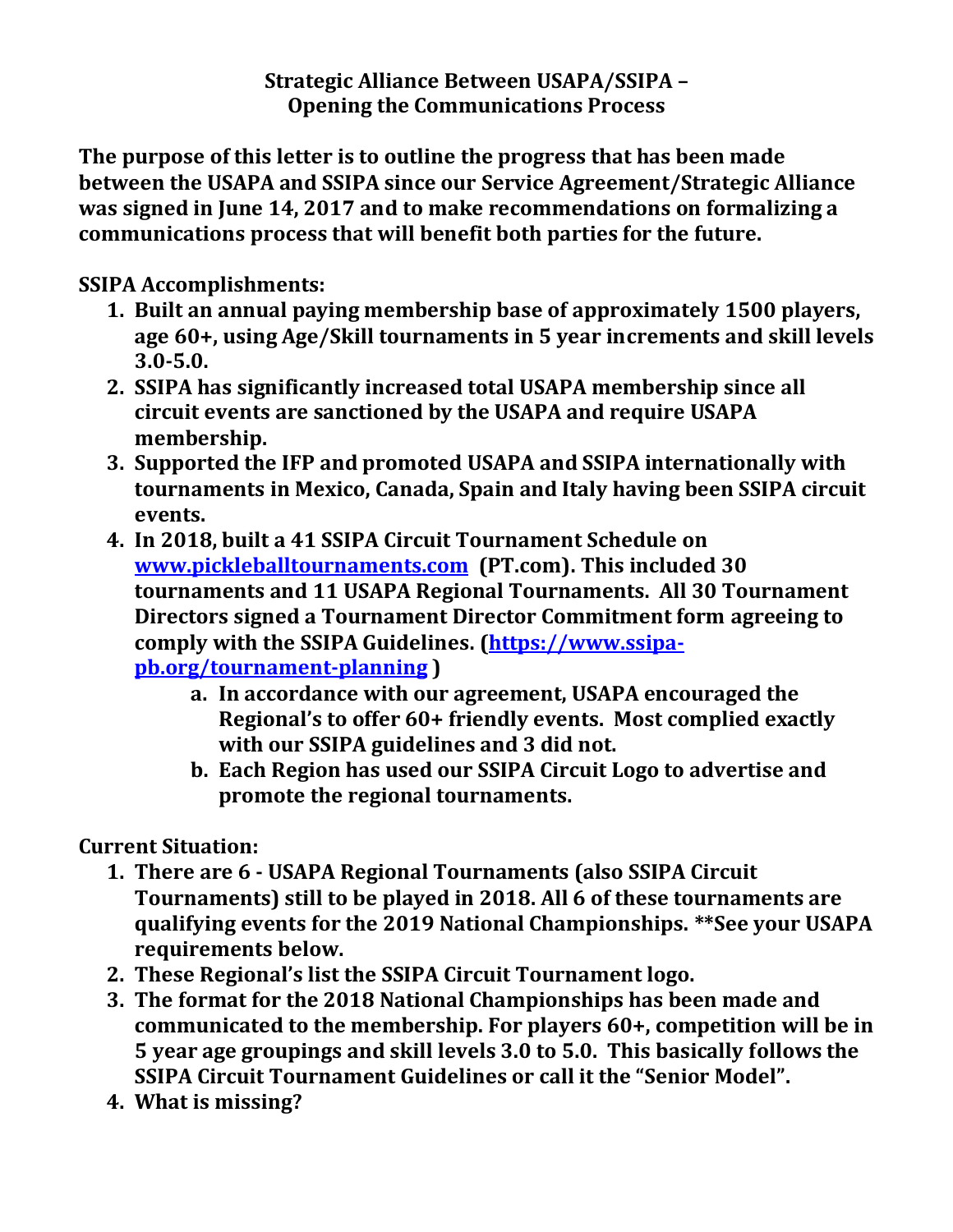- **a. Our observation is that a few Regional Directors/Tournament Directors are using different formats to run these qualifying tournaments.**
- **b. One would think USAPA Regional Directors would be required to run a qualifying tournament following the 2019 USAPA guidelines (which we assume would be the same format as the 2018 Nationals?)**
- **c. Limited communication with both Regional Directors and Tournament Directors has contributed to the variations in tournament formats being used.**
- **d. SSIPA had advised and coordinated with 30 tournament directors this year on how to set-up and manage Age/Skill tournaments on PT.com and has developed the expertise to assist the USAPA with the implementation of the guidelines for National qualifying tournaments.**
- **e. As a proud ally of the USAPA, SSIPA would like to assist the USAPA with regional support to either regional directors and/or regional tournament directors.**

**Recommendation:**

- **1. Put a structure in place for future USAPA/SSIPA communications. This would strengthen our strategic alliance to assist in the future improvement of both associations.**
- **2. Provide clear information to Regional Directors on the consistent format to be used for bracket development to ensure all players are able to qualify for Nationals using the same format.**
- **3. Require Regional Directors to complete a SSIPA tournament director's commitment form prior to using the SSIPA logo for posting on PT.com.**
- **4. Formalize a SSIPA non-voting liaison position on the USAPA Board to represent USAPA membership ages 60+.**
- **5. Since the 2019 Regional Tournaments are being planned and posted on PT.com at this time, we would like your prompt feedback to our recommendations and clarification as to SSIPA's role moving forward.**

**Our point of contact is: Ford Roberson – 325-280-0044 – [ssipa.pb@gmail.com](mailto:ssipa.pb@gmail.com)**

**Respectively,**

**SSIPA Board of Directors Ford Roberson, Tim Kuss, Marc Rinehart, Fred Thompson, Alice Tym, Vicky Noakes**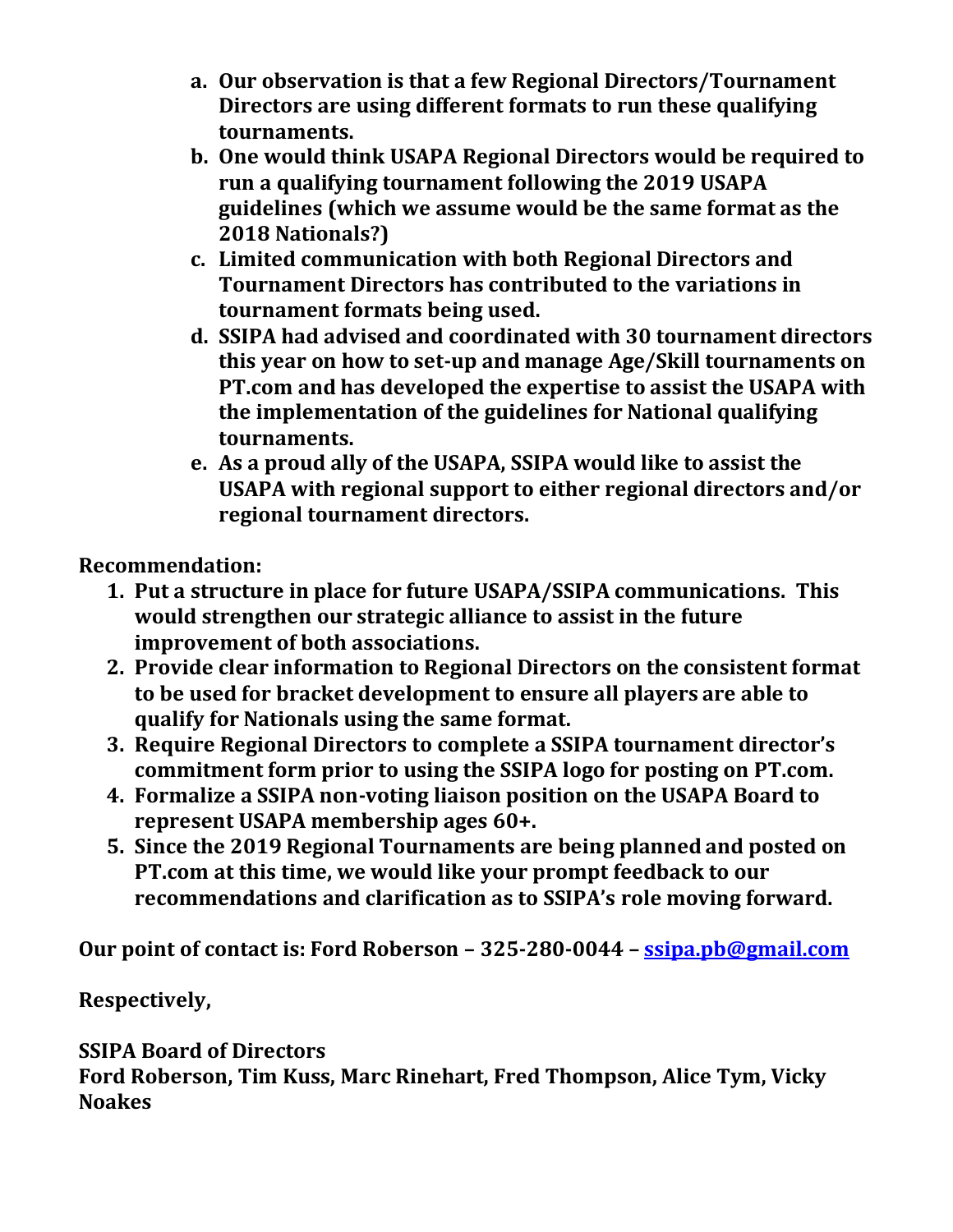# **\*Service Exchange Agreement on June 14, 2017 – Strategic Alliance**

- **B.** USAPA will provide the following services to SSIPA. Unless otherwise stated, all services will be provided at no charge.
	- a. Place the SSIPA logo on the homepage of the USAPA website with a link to a dedicated landing page for SSIPA that features description of the organization, our connection and other the SSIPA details and a link to the SSIPA homepage.
	- b. USAPA will encourage 60+ Age Groups at all USAPA Regional Tournaments, by offering 60+ friendly events (at the discretion of the USAPA or the TD).
- c. USAPA, during discussions with new non-industry sponsors, will inquire, if appropriate, if they have an interest in also sponsoring SSIPA events. If so, USAPA will aid in sharing contact information to establish a direct line of communication between the two partics.
- d. Provide a table space and the ability to place a court banner at the USAPA National Tournament. Banner will be at the expense of SSIPA and must meet event specs.
- e. Announcement on USAPA website of the mutual supportive relationship between SSIPA and USAPA to be included in the rotating news banner on the USAPA Website. Announcement will be active for a minimum of 60 days.

### **\*\*From the USAPA web page: Listed below are the requirements for playing in the 2019 National Tournament. All participants must now participate in a USAPA Regional Tournament between July 15, 2018 and July 15, 2019.**

# **2019 Participation Requirements & Pre-Registration Opportunities**

#### **2019 Participation Requirements:**

To participate in the 2019 USAPA National Championships at the Indian Wells Tennis Garden, all participants must:

- Participate in a USAPA Regional Tournament or a Tier 2 or higher USAPA sanctioned event between July 15, 2018, and July 15, 2019. The USAPA National Championships do not count as a qualifier for upcoming USAPA National Championships.
- Open event entrants must have a minimum of a 5.0 USAPA Rating by July 31, 2019. Events may open up to 4.5 USAPA rated players, depending on participation levels in each event.

#### **2019 Pre-Registration Opportunities:**

Pre-registration is available to the following:

• All Medalists from the 2018 USAPA National Championship Open & Sr. Open.